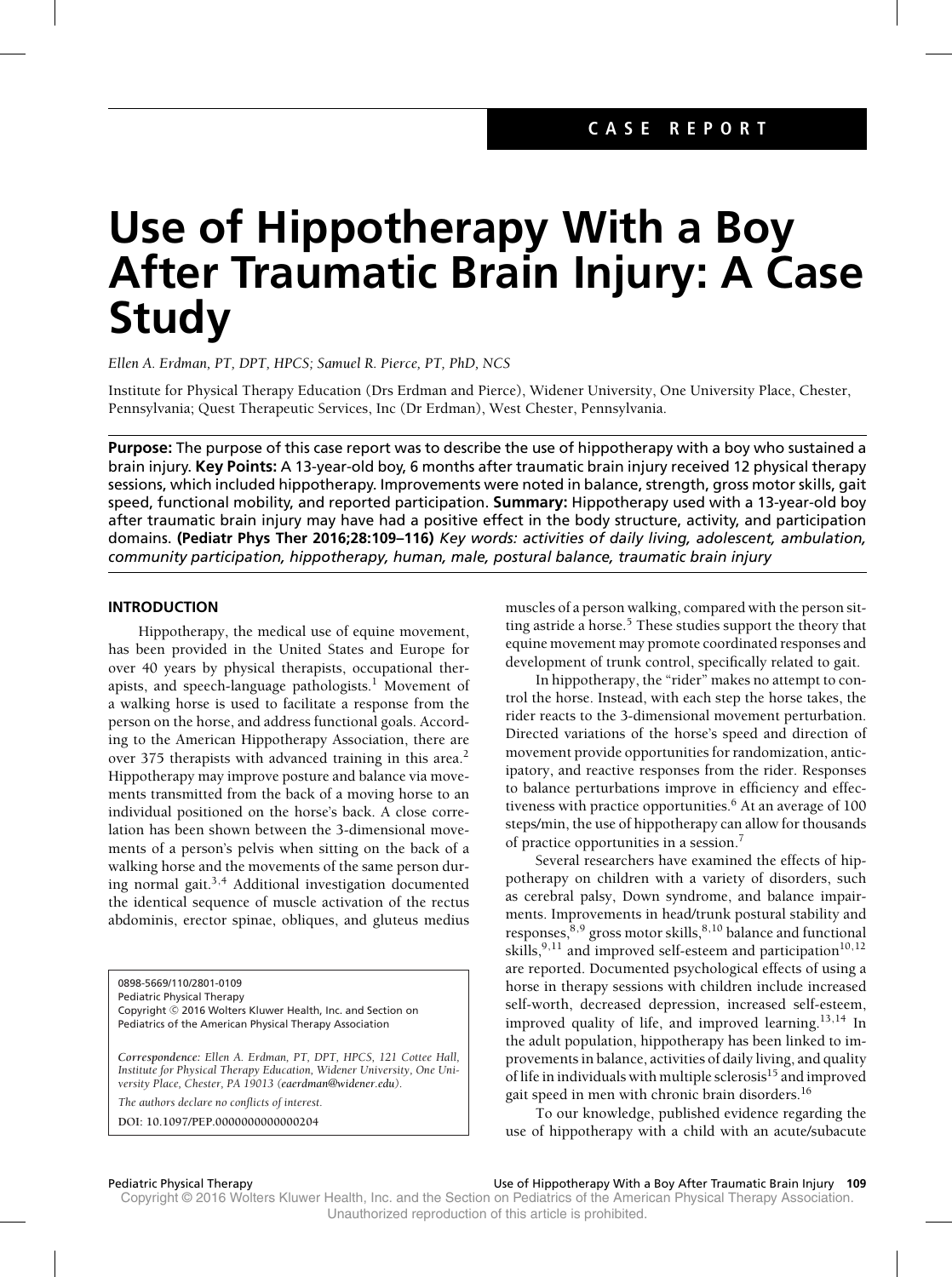traumatic brain injury (TBI) is sparse. This case study describes the use of hippotherapy with "John", a 13-year-old boy, 6 months after sustaining a TBI.

### **CASE DESCRIPTION**

John lived with his younger brother and parents and attended a public middle school. Family members described him as a boy who enjoyed the outdoors, video games, animals, and anything military. He was also described as a risk-taker and independent thinker with a lively sense of humor. John suffered an accidental brain injury, which led to impairments in his motor skills, functional mobility, cognition, and vision. He spent 6 weeks in a pediatric intensive care unit, and another 10 weeks at an inpatient rehabilitation facility, where he progressed from requiring maximal assistance of 1 to 2 people for transfers and being unable to ambulate, with cognitive function classified at Level III on the Ranchos Los Amigos Scale<sup>17</sup> to requiring moderate assistance of 1 for transfers and moderate assistance of 2 for gait, with cognitive function at Level V. Upon discharge to his home, John continued to receive outpatient physical therapy (PT), occupational therapy, aquatic therapy, speech/language services, and home-based education. The family reported that John started to use more sarcasm, enjoyed joking around, and his premorbid personality began to emerge.

After a few weeks of outpatient therapy, John's family reported that progress had tapered off and John's motivation for participation and compliance with any therapy activity had declined. Therapies were discontinued, except for aquatic therapy, which stopped a few weeks later. The family began to explore therapy options, which might be appealing to the John, as well as facilitate continued functional improvement. Being familiar with hippotherapy, and knowing John's enjoyment of animals and people, his family pursued hippotherapy. They believed the change in therapy setting, the opportunity for the animal connection, and the possible changes that hippotherapy might facilitate, would be beneficial to John.

### **Baseline Status**

John's initial hippotherapy session occured 6 months after his TBI. At that time he presented with trunk and left-sided weakness, impaired static and dynamic standing balance, and poor functional mobility skills. When walking, he required a posterior wheeled walker and moderate assistance of 1 for balance and support, inconsistently used a left ankle foot orthosis, and was able to walk 60 ft. John was able to propel a wheelchair, primarily with his right leg, within his home and for distances up to 35 ft. For level distances greater than 35 ft and uneven terrain, he required assistance for wheelchair propulsion. Right ptosis and bilateral visual field cuts contributed to his balance and mobility deficits, as he would tilt his head backward to improve his field of vision. Behaviorally, he followed multiple step directions and was willing to try any activity presented. He displayed an appropriate sense of humor, but demonstrated a low tolerance for frustrating tasks. John displayed decreased insight into his balance deficits, as noted by his unsafe choices regarding mobility and his need for assistance in this area. According to his family, John required supervision for general safety outside his home, because of his impulsive behavior and possible decreased insight into his capabilities. These limitations affected John's ability to attend school, socialize with his peers and sibling, and participate in family outings/chores at his prior level.

### **Outcome Measures**

The author (EE), a board-certified clinical specialist in the use of hippotherapy and physical therapist with over 25 years of experience working with pediatric and adult clients with neurologic deficits, completed the examination and administered all test items. The initial examination and posttesting were completed at the site of the intervention. The Pediatric Balance Scale (PBS),<sup>18</sup> Dynamic Gait Index (DGI),19,20 and Gross Motor Function Measure  $(GMFM)^{21}$  were selected as outcome measures because they specifically focused on the areas of John's deficits. Gait distance and self-selected gait speed<sup>22</sup> were measured to quantify gait and ability to walk in the community. In an attempt to measure John's feelings of self-esteem and self-perception, the Psychological General Well-Being Index was also administered.<sup>23</sup> Please refer to Tables 1 and 2.

Because of his motor impairments and functional limitations, the acuity of his injury, the potential for improvement, and John's motivation to participate in therapy in this novel setting, hippotherapy was recommended. Collaborative goals were generated, which focused on increasing independence in transfers and gait.

### **Description of Intervention**

John received twelve, 45-minute PT sessions over a 13-week period. One session was cancelled because of John's illness. Each session included approximately 30 to 35 minutes of activities on the horse. The remaining 10 to 15 minutes was used for donning and doffing safety equipment, therapeutic activities for skill generalization, and communication with family members. A home exercise program was provided, focusing on sit-to-stand control/ coordination, and gait speed and endurance. Please refer to Table 3 for the general treatment protocol.

An experienced horse handler led the horse, specifically trained for hippotherapy. The horse handler was verbally directed by the therapist to lead the horse in a specific manner or direction, on the basis of John's needs and therapy objectives. The therapist alternated between observing from a few feet away and walking alongside, providing cues. Trained volunteers walked along each side of John and the horse, as a safety measure and to assist as directed by the therapist. All sessions occurred in an enclosed indoor riding arena and included the use of industry standard safety procedures.<sup>24</sup>

Copyright © 2016 Wolters Kluwer Health, Inc. and the Section on Pediatrics of the American Physical Therapy Association. Unauthorized reproduction of this article is prohibited.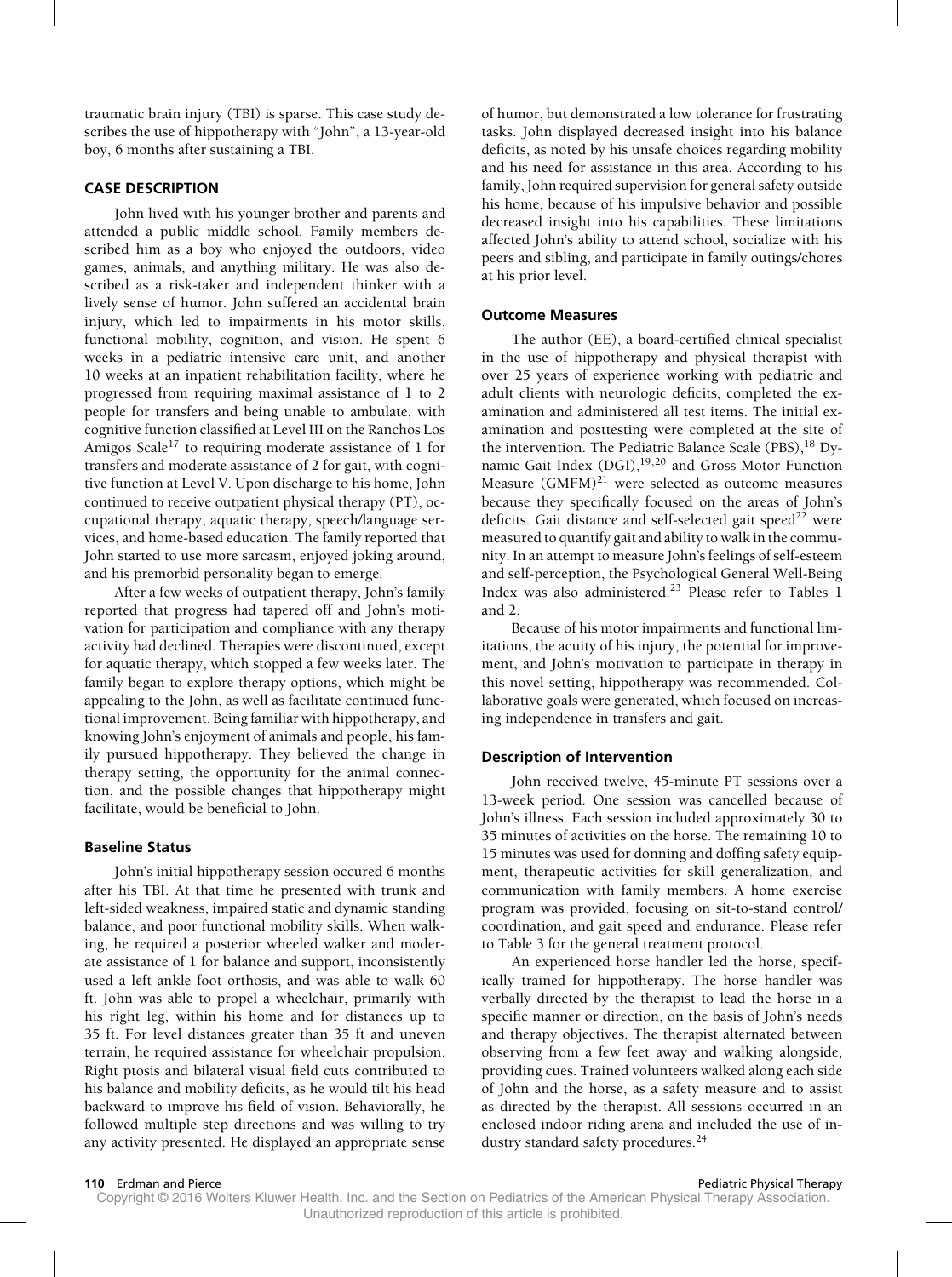**TABLE 1** Outcome Measures

| <b>Outcome Measure</b>                                                   | Description                                                                                                                                                                                               | Rationale for Selection                                                                                                                | John's Initial Focal Area of Deficit                                                                                                                                            |
|--------------------------------------------------------------------------|-----------------------------------------------------------------------------------------------------------------------------------------------------------------------------------------------------------|----------------------------------------------------------------------------------------------------------------------------------------|---------------------------------------------------------------------------------------------------------------------------------------------------------------------------------|
| Pediatric Balance Scale <sup>17</sup>                                    | A 14-item scale to measure static and<br>dynamic balance; with high<br>test-retest reliability with an ICC of<br>0.998.                                                                                   | Quantify changes in balance                                                                                                            | Items requiring standing with a narrow<br>base of support                                                                                                                       |
| Dynamic Gait Index <sup>18,19</sup>                                      | An 8-item scale that quantifies gait<br>under varying conditions; good<br>test-retest reliability with an ICC of<br>0.82, with a test-retest ICC of 0.71.                                                 | Quantifies gait in a variety of<br>functional aspects                                                                                  | Wheeled walker and physical assistance<br>required at baseline; difficulty<br>performing items with head turns                                                                  |
| Self-Selected Gait<br>Speed <sup>21</sup>                                | Measures self-selected gait speed,<br>indoors on a level surface in a<br>straight line, wheeled walker used                                                                                               | Quantify speed of gait to predict<br>ability to walk in the community,<br>and provide information<br>regarding gait parameter of speed | Gait speed slow, dyscoordination                                                                                                                                                |
| <b>Gross Motor Function</b><br>Measure (88)<br>Dimensions D and $E^{20}$ | Progressively difficult tasks to assess<br>gross motor skills; inter and<br>intrarater ICC for Dimensions<br>D and $E$ of 0.90                                                                            | Gross motor activities in<br>Dimensions D and E were<br>difficult for John                                                             | D: Items requiring balance without<br>upper extremity support were<br>challengingE: Activities requiring a<br>change of speed, unilateral stance,<br>and jumping were difficult |
| Psychological<br>Well-Being Index <sup>22</sup>                          | A 22-item questionnaire about a<br>person's self-perceptions of<br>emotions, stress, and ability to relax<br>over the past 2 mos. A high score of<br>120 reflects good quality of life and<br>contentment | Quantify John's feelings of<br>self-worth and self-esteem                                                                              | Flat affect and sarcasm, difficult to<br>assess self-perception                                                                                                                 |

Abbreviation: ICC, intraclass correlation coefficient.

To maximize John's comfort and ability to focus on the therapy rather than a change in personnel, the same therapist, horse, horse handler, and side walkers worked with John each session. Behavioral strategies maximized safety. The behavioral approaches included rewards for compliance, timed activities, "barn rules," predictable routines, and the use of motivators for positive behavior. "Barn rules," such as no quick movements or loud voices, were safety rules that applied to all people in the barn area, and were readily accepted by John. His social needs were addressed by the use of age-appropriate conversation, and letting him have a part in the decision-making process. John appeared to enjoy his sessions; arriving early, interacting with his team, and attempting all tasks requested. During 2 sessions, he was less focused, less agreeable, and more sarcastic with his communications. To maximize the safety of all, on these days John was provided with more choices, and the movement of the horse was used as the primary therapeutic tool while he was mounted, versus extra demands of John. He participated in more unmounted horse-related activities to work toward his goals, such as brushing or feeding the horse during these 2 sessions. Four weeks into the hippotherapy sessions, the family reported that aquatic therapy services were discontinued.

Although John and his family reported satisfaction with the therapy and observed improvements in John's mobility, they elected to discontinue therapy services after 12 sessions. The family stated there were transportation issues since John's return to school, as well as a time factor, as the commute to the therapy site was 75 minutes in each direction.

### **Description of Outcomes**

At completion of the program, John demonstrated improvements in his overall balance, functional strength, functional mobility, gross motor skills, and activity level. He had returned to school fulltime and reported increased social experiences with his brother and family, and decreased use of the wheelchair. His scores improved in all physical outcome measures. Please refer to Table 2.

Of interest, were the improvements in speech noted by his family, friends, and medical team. These included increased volume, affect and intonation, descriptive language, and decreased language-processing speed with increased response time. John also demonstrated an increased vocabulary and sense of humor.

One year after discharge, a follow-up call with his family revealed that John was walking independently with a single-point cane in the community for distances up to 150 ft. The family reported that John no longer received PT, but continued to use the ankle foot orthosis and wheeled walker at school inconsistently, to avoid fatigue. John continued to receive psychology services.

### **DISCUSSION**

This case study describes the use of hippotherapy with a 13-year-old boy, 6 months after sustaining a TBI. Improvements are documented in the body structure/impairment domain with observed changes in functional muscular strength and static and dynamic standing balance. Positive changes in functional mobility, gross motor skills, and participation in home, school, and community activities are also described.

Pediatric Physical Therapy Use of Hippotherapy With a Boy After Traumatic Brain Injury **111**

Copyright © 2016 Wolters Kluwer Health, Inc. and the Section on Pediatrics of the American Physical Therapy Association.

Unauthorized reproduction of this article is prohibited.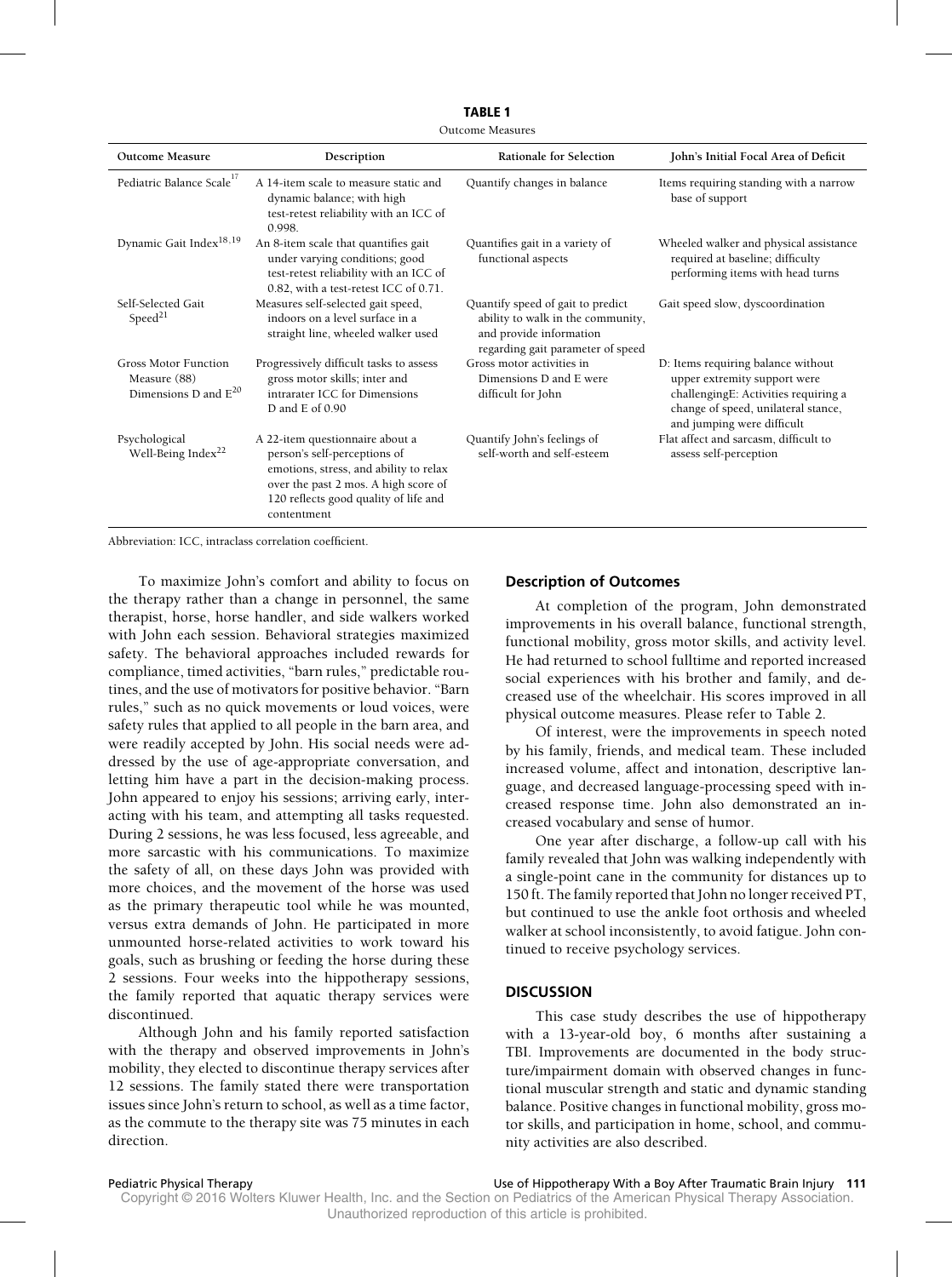| <b>Baseline and Posttest Status</b>                                              |                                                                        |                                                                                                                                                                           |                                                                                                                                                                  |                                                                                                |  |
|----------------------------------------------------------------------------------|------------------------------------------------------------------------|---------------------------------------------------------------------------------------------------------------------------------------------------------------------------|------------------------------------------------------------------------------------------------------------------------------------------------------------------|------------------------------------------------------------------------------------------------|--|
| Measure                                                                          | <b>Baseline</b>                                                        | <b>Baseline Comments</b>                                                                                                                                                  | After 12 Sessions                                                                                                                                                | 1-y Phone Follow-Up                                                                            |  |
| Balance<br>Pediatric Balance Scale                                               | 11/56                                                                  | Difficulty with items requiring a<br>narrow base of support, timed<br>movements; excessive ankle/hip                                                                      | 39/56                                                                                                                                                            | Not available                                                                                  |  |
| Tandem stand-right leg<br>behind                                                 | Unable                                                                 | strategies observed<br>Required physical assistance at the<br>trunk to sustain center of mass<br>over base of support                                                     | 10 <sub>s</sub>                                                                                                                                                  | Not available                                                                                  |  |
| Left single-leg stance                                                           | Unable                                                                 | Required physical assistance at the<br>trunk to sustain center of mass<br>over base of support                                                                            | 6 s                                                                                                                                                              | Not available                                                                                  |  |
| Functional mobility<br>Primary mobility method                                   | Wheelchair                                                             | Required physical assistance for<br>brake management, propulsion<br>and navigation that was not a<br>straight line on a level surface;<br>propelled $\sim$ 35-ft distance | Ambulation                                                                                                                                                       | Ambulation                                                                                     |  |
| Sit-to-stand transfer                                                            | 25%-50% assistance<br>required                                         | Assistance required due to loss of<br>balance and difficulty with<br>forward weight shift and<br>advancement of left leg                                                  | Independent                                                                                                                                                      | Independent                                                                                    |  |
| Ambulation level                                                                 | 25%-50% assistance of<br>1 with wheeled walker,<br>no AFO used         | Assistance required due to loss of<br>balance during unilateral stance<br>and for steering/placement of<br>posterior wheeled walker;<br>ambulation on level surfaces only | Independently with<br>posterior wheeled<br>walker; John had left<br>ankle-foot orthotic<br>device, but did not use<br>it consistently, or in<br>therapy sessions | Independently with<br>single-point cane,<br>occasional use of<br>ankle-foot orthotic<br>device |  |
| Ambulation distance                                                              | $60$ ft                                                                | Fatigue reported with increased<br>foot drag and increased physical<br>assistance required at 50- to 60-ft<br>mark                                                        | $>300$ ft                                                                                                                                                        | $>1000$ ft                                                                                     |  |
| Gait speed                                                                       | $0.34 \text{ m/s}$                                                     | Self-selected, indoors, on a straight<br>line                                                                                                                             | $0.61$ m/s                                                                                                                                                       |                                                                                                |  |
| Ascended/descended steps<br>$(5)$ with a railing                                 | "Step-to" pattern, and<br>25% assistance                               | Pulled on railing for support,<br>assistance for balance and placing<br>foot on step                                                                                      | Reciprocal pattern and<br>supervision                                                                                                                            | Independent, reciprocal                                                                        |  |
| Dynamic Gait Index<br>Motor skill                                                | 0/24                                                                   | Required wheeled walker for all                                                                                                                                           | 14/24                                                                                                                                                            | Not available                                                                                  |  |
| <b>Gross Motor Function</b><br>Measure-D (standing)                              | 79%                                                                    | Difficulty with items requiring a<br>narrow base of support                                                                                                               | 87%                                                                                                                                                              | Not available                                                                                  |  |
| <b>Gross Motor Function</b><br>Measure-E (walking,<br>running, jumping)          | 39%                                                                    | Difficulty with items requiring<br>single-leg stance, jumping                                                                                                             | 74%                                                                                                                                                              | Not available                                                                                  |  |
| Jump in place                                                                    | Unable to clear floor                                                  | Trunk/hip/knee flexion with no<br>propulsion off the floor, minimal<br>hand-held assistance for balance                                                                   | 3 jumps, minimal<br>hand-held assistance for<br>balance upon landing                                                                                             | Not available                                                                                  |  |
| Jump forward, left<br>hand-held assist for<br>balance                            | Unable to clear floor                                                  | Stepped forwards, minimal<br>hand-held assistance for balance                                                                                                             | 10 inches forward,<br>minimal hand-held<br>assistance for balance<br>upon landing                                                                                | Not available                                                                                  |  |
| Strength<br>Strength: sit-ups<br>Hip extension<br>Ankle plantar flexion<br>Other | $4$ in 10 s<br>4-/5 bilaterally<br>Right: 3 repetitionsLeft:<br>unable | In hook lying, feet anchored<br>Jerky, uncoordinated movement<br>With upper extremity support at bar                                                                      | 6 in 10 s<br>$4 \rightarrow 4 + 15$<br>Right: 10Left: 4                                                                                                          | Not available<br>Not available<br>Not available                                                |  |
| Psychological Well-Being<br>Index                                                | 68                                                                     | Quantifies perceptions of<br>enjoyment, interest, and life<br>satisfaction over the past month                                                                            | 67                                                                                                                                                               | Not available                                                                                  |  |

Abbreviation: AFO, ankle foot orthosis.

### **112** Erdman and Pierce Pediatric Physical Therapy

Copyright © 2016 Wolters Kluwer Health, Inc. and the Section on Pediatrics of the American Physical Therapy Association. Unauthorized reproduction of this article is prohibited.

## **TABLE 2**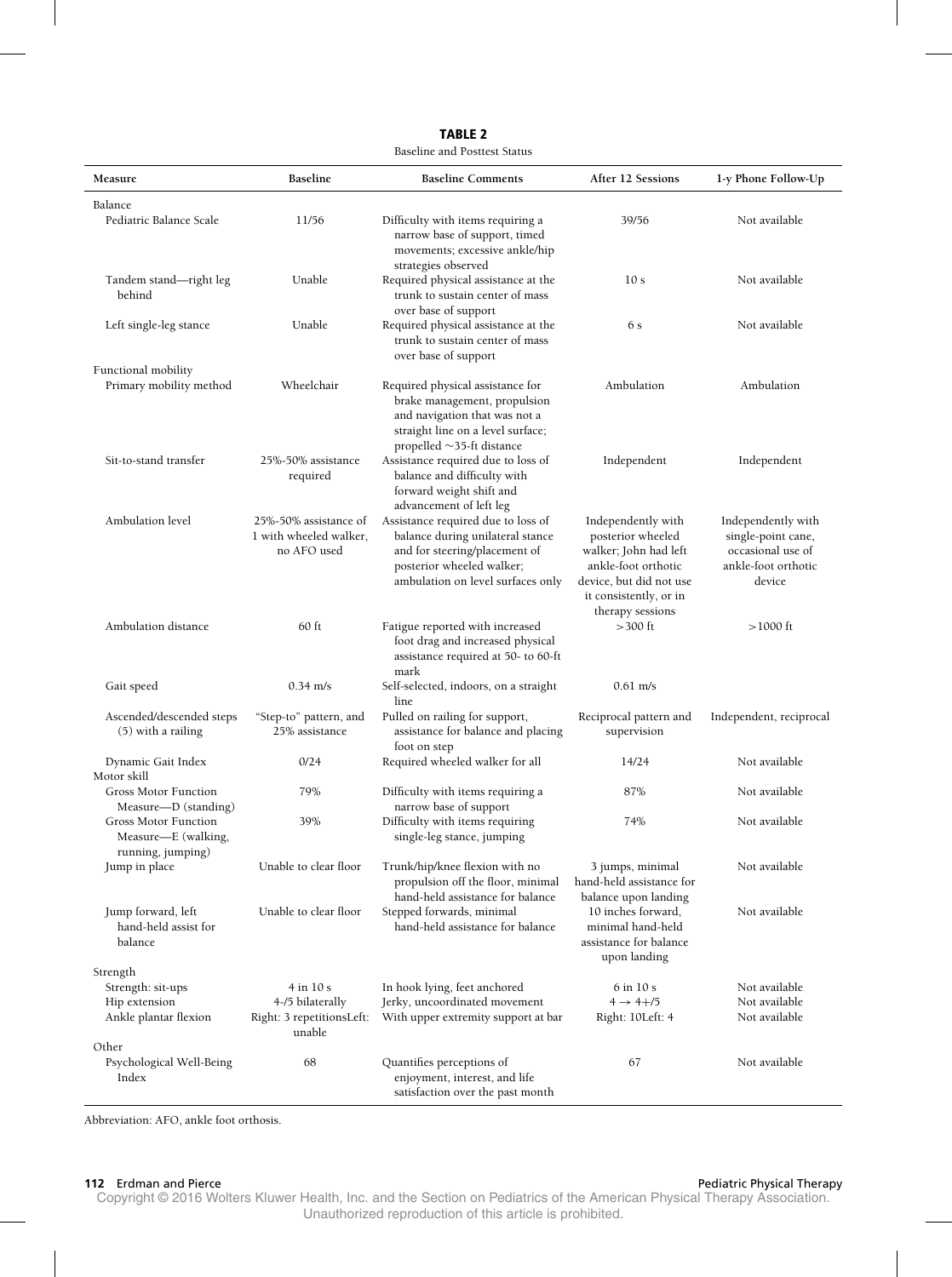**TABLE 3** Equipment and Treatment Protocola

| Treatment                                                           | Duration (min)                                                                                          | Treatment and Progression of Treatment                                                                                                                                                                                                                                                                                                                                                                                                                                                                                                                                                       | Rationale for Treatment Approach                                                                                                                                                                                                                                                                                                                                                                                                                                                                                                                                                                                                             |
|---------------------------------------------------------------------|---------------------------------------------------------------------------------------------------------|----------------------------------------------------------------------------------------------------------------------------------------------------------------------------------------------------------------------------------------------------------------------------------------------------------------------------------------------------------------------------------------------------------------------------------------------------------------------------------------------------------------------------------------------------------------------------------------------|----------------------------------------------------------------------------------------------------------------------------------------------------------------------------------------------------------------------------------------------------------------------------------------------------------------------------------------------------------------------------------------------------------------------------------------------------------------------------------------------------------------------------------------------------------------------------------------------------------------------------------------------|
| Equipment selection:<br>saddle or pad with<br>strap; stirrup use    | Pad or saddle was<br>used throughout<br>the entire session;<br>stirrup use varied<br>within the session | Both saddle and pad: increase demands as per<br>treatment protocol that follows Stirrups:<br>alter base of support based on John's<br>response and treatment goals                                                                                                                                                                                                                                                                                                                                                                                                                           | Saddle: increase pelvic/proximal lower<br>extremity support to allow for development<br>of trunk control, permits only activities in<br>the forward astride position.<br>Pad: more contact with horse, less<br>pelvic/proximal lower extremity support<br>than a saddle, allows for a variety of<br>positions: forward astride, rear astride,<br>quadruped Provide more support initially as<br>needed, progressing to less as ability to<br>sustain trunk control improves<br>Stirrups: provide an increased base of support,<br>additional distal LE support and sensory<br>information, and a surface for LE<br>weight-bearing activities |
| Don safety<br>equipment                                             | $1-2$                                                                                                   | Don American Society for Testing and<br>Materials/Safety Equipment Institute<br>horseback riding approved helmet; 4-inch<br>wide hook and loop gait belt with handles                                                                                                                                                                                                                                                                                                                                                                                                                        | Safety                                                                                                                                                                                                                                                                                                                                                                                                                                                                                                                                                                                                                                       |
| Warm-up                                                             | $2 - 3$                                                                                                 | John is facing forward astride on a pad or in a<br>saddle; horse is walking forward, path is a<br>straight line with curves                                                                                                                                                                                                                                                                                                                                                                                                                                                                  | Warm-up of muscles used to sustain upright<br>sitting position, accommodation to the<br>3-dimensional movement, proprioceptive<br>information, and visual flow                                                                                                                                                                                                                                                                                                                                                                                                                                                                               |
| Variations in equine<br>movement<br>Variation in John's<br>position | $2 - 20$                                                                                                | (a) Acceleration/deceleration (b) Circles of<br>varying diameters, figure 8 patterns; begin<br>with larger movements and progress to<br>smaller turns (c) Add ground poles for horse<br>to step over<br>Change John's position to: (a) Sitting facing<br>the rear (b) Quadruped position with UE<br>weight bearing on the horse's rump, cervical<br>alignment in neutral; progress to lifting head<br>and looking around, lifting one UE; For<br>both positions, horse is standing still while<br>John assumes position, progress to horse<br>walking, in a straight line with gentle curves | Challenge postural control and increase<br>variety of adjustments needed by John,<br>focusing on anterior/posterior control,<br>lateral weight shits and compensatory<br>adjustment, strengthens core musculature<br>Increases proprioceptive input to UE,<br>strengthen proximal/core muscles, provides<br>atypical vestibular/visual information,<br>promote midline awareness and motor<br>planning                                                                                                                                                                                                                                       |
| Active exercises                                                    | $2 - 20$                                                                                                | Position John with feet in safety stirrups,<br>incorporate a, b, c (above); progress to<br>sustaining a partial sit-to-stand or "2-point"<br>position, with UE leaning on the base of the<br>neck of the horse, progress to unilateral UE<br>weight bearing, repeated sit to stand,<br>repeated sit to stand in rhythm with horse<br>movement; provide external cues for<br>symmetry                                                                                                                                                                                                         | Increases strength, promotes eccentric control<br>with timing, symmetry and left/right LE<br>weight bearing, promote LE weight-bearing<br>control                                                                                                                                                                                                                                                                                                                                                                                                                                                                                            |
|                                                                     | $2 - 20$                                                                                                | (f) Sitting: add trunk rotation/upper extremity<br>elevation exercises, progress from unilateral<br>to bilateral and sustained positions; midline<br>crossing, ball toss/catch, visual scanning of<br>environment                                                                                                                                                                                                                                                                                                                                                                            | Promote upper trunk extension, limb strength<br>and control, challenges overall muscular<br>engagement, balance with changes in center<br>of mass; challenge increased with visual<br>scanning, which alters vestibular and visual<br>information                                                                                                                                                                                                                                                                                                                                                                                            |
| Cool-down                                                           | $2 - 3$                                                                                                 | John is facing forward astride on a pad or in a<br>saddle; horse is walking forwards at 80-100<br>steps/min                                                                                                                                                                                                                                                                                                                                                                                                                                                                                  | Provide transition to complete mounted<br>activities                                                                                                                                                                                                                                                                                                                                                                                                                                                                                                                                                                                         |
| Land activities                                                     | 5                                                                                                       | Standing balance activities, progressing from<br>static to static with external perturbations,<br>to dynamic activities; practice walking on<br>level surface, progress to uneven terrain,<br>varying speed                                                                                                                                                                                                                                                                                                                                                                                  | Generalization of learned or practiced skills to<br>standing and gait                                                                                                                                                                                                                                                                                                                                                                                                                                                                                                                                                                        |
|                                                                     |                                                                                                         |                                                                                                                                                                                                                                                                                                                                                                                                                                                                                                                                                                                              | (continues)                                                                                                                                                                                                                                                                                                                                                                                                                                                                                                                                                                                                                                  |

Pediatric Physical Therapy Use of Hippotherapy With a Boy After Traumatic Brain Injury **113**

Copyright © 2016 Wolters Kluwer Health, Inc. and the Section on Pediatrics of the American Physical Therapy Association. Unauthorized reproduction of this article is prohibited.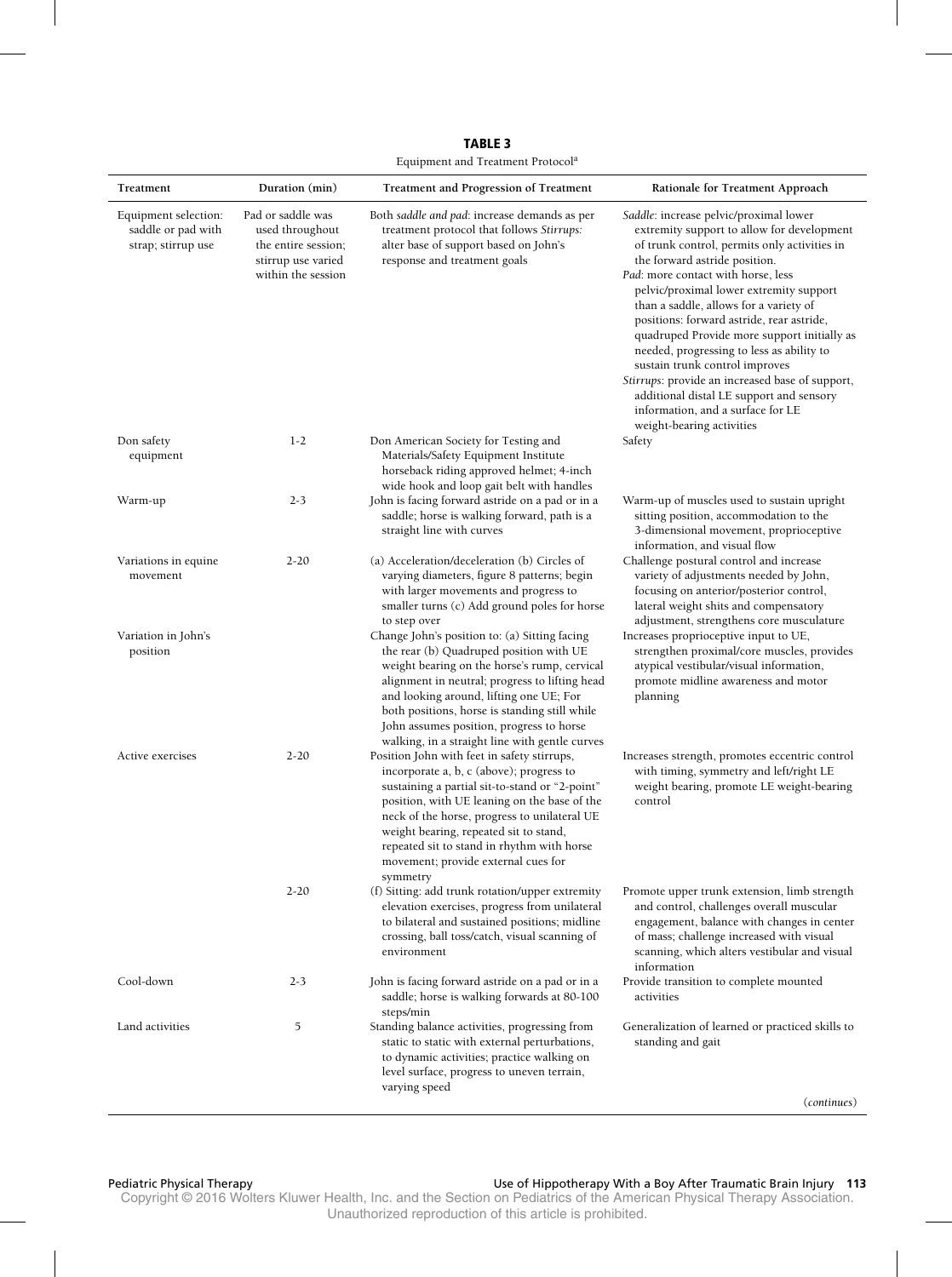**TABLE 3** Equipment and Treatment Protocola (*Continued*)

| Treatment                | Duration (min)       | Treatment and Progression of Treatment                                                                                                                                                                                                                                                                                                                                                                                                                                                                               | Rationale for Treatment Approach                                                                                                                                              |
|--------------------------|----------------------|----------------------------------------------------------------------------------------------------------------------------------------------------------------------------------------------------------------------------------------------------------------------------------------------------------------------------------------------------------------------------------------------------------------------------------------------------------------------------------------------------------------------|-------------------------------------------------------------------------------------------------------------------------------------------------------------------------------|
| Home exercise<br>program | $\sim$ 5 to 10 min/d | • From a firm seat, sit to full stand, without<br>UE assistance, emphasizing forward weight<br>shift over feet and controlled movement<br>• Sitting on a firm seat, hands clasped, bilateral<br>UE "chopping" in diagonal motion from mid<br>lateral calf to above head on the contralateral<br>side, with attention to inclusion of trunk<br>rotation/flexion/extension, following hands<br>with the head and eyes, and controlled<br>motion<br>• Walking with walker for increasing<br>distances, varying the pace | Promote coordinated use of trunk/extremity<br>muscle combinations for transfers, sitting<br>balance, and trunk extension, increase<br>walking distance at a variety of speeds |

Abbreviations: LE, lower extremity; UE, upper extremity.

<sup>a</sup>Adapted with permission from Silkwood-Sherer et al.<sup>11</sup>

After warm-up, progression and activities varied, depending on John's attention, fatigue, and preferences. Unless otherwise noted, the horse is moving at 80 to 100 steps/min throughout, except during position changes in and out of quadruped

John demonstrated improvements in his PBS and DGI scores, as well as his gait speed. Reported minimally detectable changes for the Berg Balance Scale, from which the PBS was developed, range from 3.3 to 6.3 for adults who have sustained a cerebral vascular accident.<sup>25</sup> John's change in score on the PBS exceeded this range of detectable change, with specific improvements noted on the test items requiring a narrow base of support or a weight shift.

Activities that provide mechanical perturbation of the base of support, promote the use of coordinated muscle recruitment, and increase context-related muscular strength may lead to more effective balance.<sup>6</sup> In adults, increased core strength through nonresistive exercise in multiple planes has been linked to improved gait parameters and Timed Up and Go scores.<sup>26,27</sup> Hippotherapy, by nature of its direct movement perturbations to the trunk, provides targeted nonresistive training of core muscles in a coordinated pattern mimicking human gait,<sup>3,4</sup> so it is logical to believe that hippotherapy may have contributed to John's ability to maintain his balance in a manner that specifically led to improved gait and transfers. In this case, improvements in strength may also be attributed to the exercises in the home exercise program.

In addition to the imparted movement perturbations, hippotherapy provides movement through space. This combination of movements promotes adaptive responses, as well as processing of visual, somatosensory, and vestibular information. It is feasible that John was able to generalize these responses to walking and balance activities. In older adults, a minimal detectable change in DGI score of 2.9 is reported.<sup>28</sup> John's postintervention DGI score exceeded this range. John's self-selected walking speed also increased. Improvements in gait speed and the DGI score may be linked to an increased ability to accommodate to varied movement through space.

Motor learning theory suggests that effective balance training requires opportunities for predictive strategies and reactive responses.<sup>6</sup> It is hypothesized that the improvements in balance observed after hippotherapy might relate to the opportunity for both anticipatory and reactive postural control.<sup>11</sup> Varied and specific equine movements impart this targeted and repetitive neuromuscular facilitation at a high intensity of practice with the horse stepping at a frequency of 80 to 100 steps per minute for the majority of the session. Altering John's position on the horse provided opportunities for motor planning and a variety of muscular responses. Sit-to-stand and partial stand ("2-point") activities may have promoted development of hip/ankle balance strategies. Standing and gait activities immediately after the mounted activities promoted generalization of skills.

Minimal clinically important differences have been reported for the GMFM for children with CP, on the basis of the Gross Motor Classification System (GMCS).<sup>29</sup> John could be described as GMCS Level III because of his need for an assistive device. John's improvements well exceed the reported minimal clinically important differences for large effect size of 2.4 for Dimension D and 3.0 for Dimension E. Improvements in jumping skills may be related to improved core strength and balance previously discussed, and exercises in the squatting position with the use of stirrups.

Hippotherapy has been linked with improved selfesteem and confidence, with reported carryover into daily life.<sup>30</sup> It has been proposed that this feeling of increased self-esteem may in itself promote the recovery process.<sup>31</sup> Improved mental health after hippotherapy, compared with traditional PT, has been documented.<sup>32</sup> The novel and "nontherapy" atmosphere of the barn environment, coupled with the opportunity for animal engagement, may have positively affected John's motivation for therapy, selfesteem, confidence, and subsequently his participation in nontherapy activities.

Interaction with the horse was encouraged and used advantageously by allowing John to make decisions about the therapy session as well as feed, brush, pet, and care

Copyright © 2016 Wolters Kluwer Health, Inc. and the Section on Pediatrics of the American Physical Therapy Association. Unauthorized reproduction of this article is prohibited.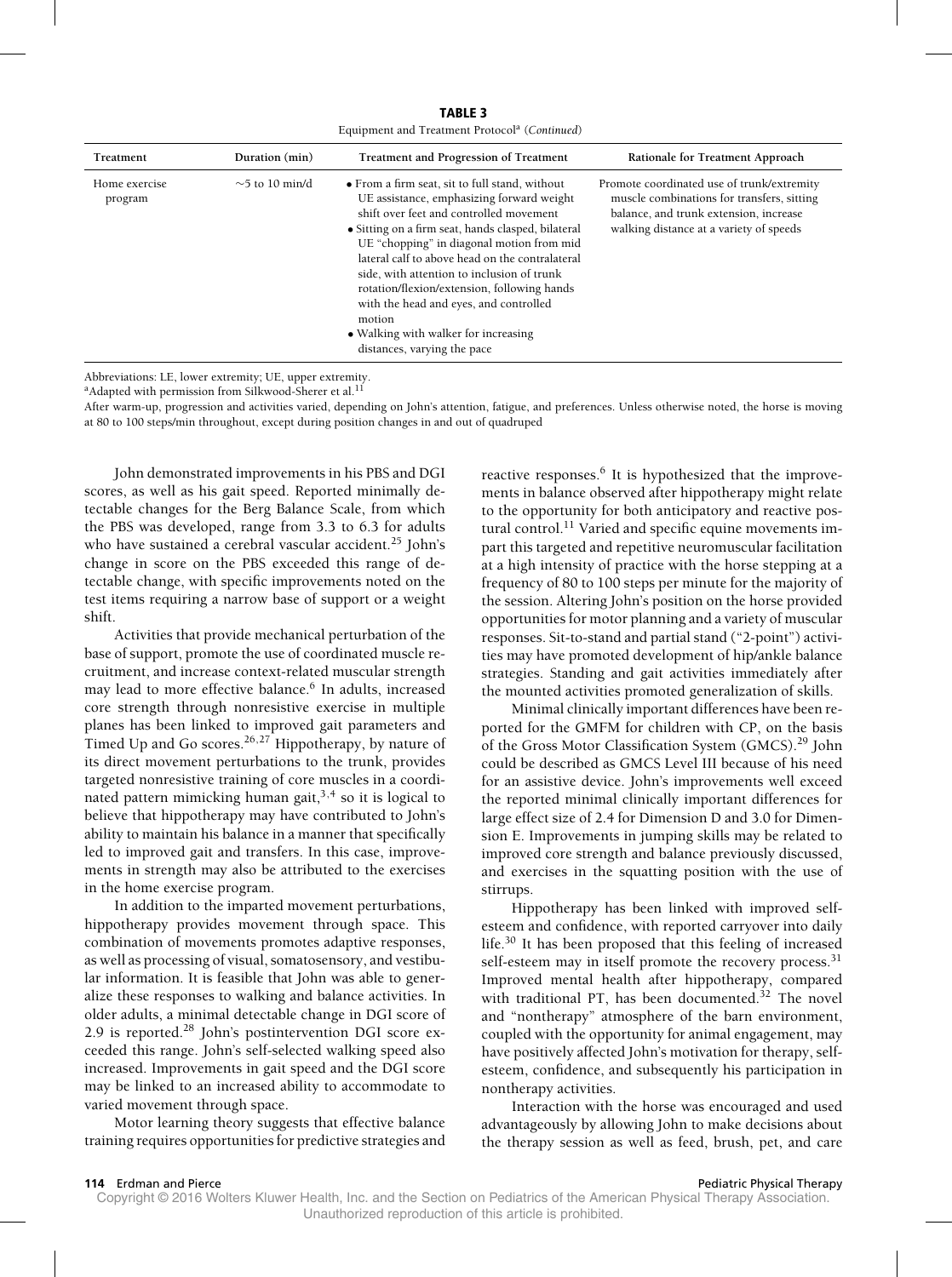for the horse. For example, John would work on standing balance while holding a feed bowl for the horse. He would make the necessary postural adjustments as the horse pushed the bowl with its muzzle, providing an unexpected external perturbation. Removing equipment from the horse also provided a functional way for John to generalize his skills.

John complied with all safety rules, and initiated more conversation and interactions as the weeks passed. He did not discuss his home or school life during the sessions, and when questioned directly in regard to "how are things going?" would make a humorous comment and deflect the question. One area in which John did not demonstrate improvement was on the Psychological Well-Being Index. According to his family, at the time of the posttest, John was verbalizing more concerns regarding the accident in general and was reportedly more aware of the loss of some friendships, which may have affected his score. The family was seeking additional psychological services to address these concerns.

Hippotherapy has been linked with motor and participation improvements in a variety of neuromuscular disorders. $8-13,32-35$  Although the described improvements in this case cannot be solely attributed to hippotherapy, the family reported acceleration in John's rate of improvement during the period of this intervention, even with discontinuation of aquatic therapy. Per family report, many of these gains were sustained and improved upon over the following year. The incorporation of hippotherapy may have allowed for intense practice opportunities, specifically focusing on trunk control and promoting improvement in several aspects of John's life. In addition, the novel environment and opportunity to interact with a horse may have positively affected John's behaviors, motivation, and motor outcomes. Further investigation with larger participant groups is needed to explore the effectiveness of hippotherapy with this population. John demonstrated changes 6 months after injury; the effect of this intervention on individuals with more acute injuries as well as chronic residual deficits is needed. Exploration of therapeutic dosage, with measures sensitive to specific aspects of balance, changes in postural control, gait pattern and parameters, and selfesteem/participation may better describe the use of equine movement for motor rehabilitation.

### **REFERENCES**

- 1. American Hippotherapy Association. *Present Use of Equine Movement by PT, OT, SLPs in the United States*. Fort Collins, Colorado: American Hippotherapy Association.
- 2. American Hippotherapy Association. List of registered therapists. [www.americanhippotherapyassociation.org.](http://www.americanhippotherapyassociation.org) Accessed January 2, 2015.
- 3. Riede D. *Acceleration and Vibration Measurements on the Horse and Rider*. Madison, WI: Omnipress; 1988:71-85.
- 4. Garner B RB. Human pelvis motions when walking and when riding a therapeutic horse. *Hum Mov Sci*. 2015;39:121.
- 5. Schirm A, Riede D. Elektromyographische messungen am rumpf wa -hrend der hippotherapie. 3rd European Congress in Therapeutic Riding, Munich, Germany; 1998.
- 6. Horak FB, Henry SM, Shumway-Cook A. Postural perturbations: new insights for treatment of balance disorders. *Phys Ther*. 1997;77(5):517-533.
- 7. Riede D. The effects of riding. In: *Physiotherapy on the Horse*. Madison, WI: Omnipress; 1988:41-42.
- 8. Champagne D, Dugas C. Improving gross motor function and postural control with hippotherapy in children with down syndrome: Case reports. *Physiother Theory Pract*. 2010;26(8):564-571.
- 9. Shurtleff TL, Standeven JW, Engsberg JR. Changes in dynamic trunk/head stability and functional reach after hippotherapy. *Arch Phys Med Rehabil*. 2009;90(7):1185-1195.
- 10. Casady RL, Nichols-Larsen DS. The effect of hippotherapy on ten children with cerebral palsy. *Pediatr Phys Ther*. 2004;16(3):165-172.
- 11. Silkwood-Sherer DJ, Killian CB, Long TM, Martin KS. Hippotherapy—an intervention to habilitate balance deficits in children with movement disorders: a clinical trial. *Phys Ther*. 2012;92(5):707-717.
- 12. Frank A, McCloskey S, Dole RL. Effect of hippotherapy on perceived self-competence and participation in a child with cerebral palsy. *Pediatr Phys Ther*. 2011;23(3):301-308.
- 13. Granados A, Agis I. Why children with special needs feel better with hippotherapy sessions: a conceptual review. *J Altern Complement Med*. 2011;17(3):191.
- 14. Lentini JA, Knox M. A qualitative and quantitative review of equine facilitated psychotherapy (EFP) with children and adolescents. *Open Complement Med J*. 2009;1:51.
- 15. Hammer A, Nilsagard Y, Forsberg A, Pepa H, Skargren E, Oberg B. Evaluation of therapeutic riding (Sweden)/hippotherapy (USA). A single-subject experimental design study replicated in eleven patients with multiple sclerosis. *Physiother Theory Pract*. 2005;21(1):51.
- 16. Sunwoo H, Chang WH, Kwon JY, Kim TW, Lee JY, Kim YH. Hippotherapy in adult patients with chronic brain disorders: a pilot study. *Ann Rehabil Med*. 2012;36(6):756-761.
- 17. Hagen C, Malkmus D, Durham P. Levels of cognitive functioning. In: *Rehabilitation of the Head Injured Adult: Comprehensive Physical Management*. Downey, CA: Professional Staff Assoc; 1979:88-89.
- 18. Franjoine MR, Gunther JS, Taylor MJ. Pediatric balance scale: a modified version of the berg balance scale for the school-age child with mild to moderate motor impairment. *Pediatr Phys Ther*. 2003;15(2):114-128.
- 19. Lubetzky-Vilnai A, Jirikowic TL, McCoy SW. Investigation of the dynamic gait index in children: a pilot study. *Pediatr Phys Ther*. 2011;23(3):268-273.
- 20. Marchetti GF, Whitney SL. Construction and validation of the 4-item dynamic gait index. *Phys Ther*. 2006;86(12):1651-1660.
- 21. Russell D, Rosenbaum P, Avery L, Lane M. Administrating and scoring guidelines for the GMFM-88 and GMFM-66. In: *Gross Motor Function Measure (GMFM-66 and GMFM-88) Users' Manual Second Edition (2013)*. London, UK: Wiley Blackwell Publishing; 1993.
- 22. van Brussel M, Helders PJ. The 30-second walk test (30sWT) norms for children. *Pediatr Phys Ther*. 2009;21(3):244.
- 23. Chasseny O, Dimenas E, Dubois D, Wu A. *The Psychological Wellbeing Index Users Manual*. Lyon, France: MAPI Research Institute; 2004.
- 24. PATH International Standards Web site. [http://www.pathintl.org/](http://www.pathintl.org/71-centers/942-path-intl-standards-for-certification-and-accreditation-summary) [71-centers/942-path-intl-standards-for-certification-and](http://www.pathintl.org/71-centers/942-path-intl-standards-for-certification-and-accreditation-summary)[accreditation-summary.](http://www.pathintl.org/71-centers/942-path-intl-standards-for-certification-and-accreditation-summary) Accessed April 25, 2015.
- 25. Donoghue D. Physiotherapy Research and older people (PROP) group, stokes EK. How much change is true change? the minimum detectable change of the berg balance scale in elderly people. J Rehabil Med*.* 2009;41(5):343-346.
- 26. Granacher U, Gollhofer A, Hortobágyi T, Kressig R, Muehlbauerb T. The importance of trunk muscle strength for balance, functional performance, and fall prevention in seniors: a systematic review. *Sports Med*. 2013;43(7):627.
- 27. Granacher U, Lacroix A, Muehlbauer T, Roettger K, Gollhofer A. Effects of core instability strength training on trunk muscle strength, spinal mobility, dynamic balance and functional mobility in older adults. *Gerontology*. 2012;59:105.

### Pediatric Physical Therapy Use of Hippotherapy With a Boy After Traumatic Brain Injury **115**

Copyright © 2016 Wolters Kluwer Health, Inc. and the Section on Pediatrics of the American Physical Therapy Association.

Unauthorized reproduction of this article is prohibited.